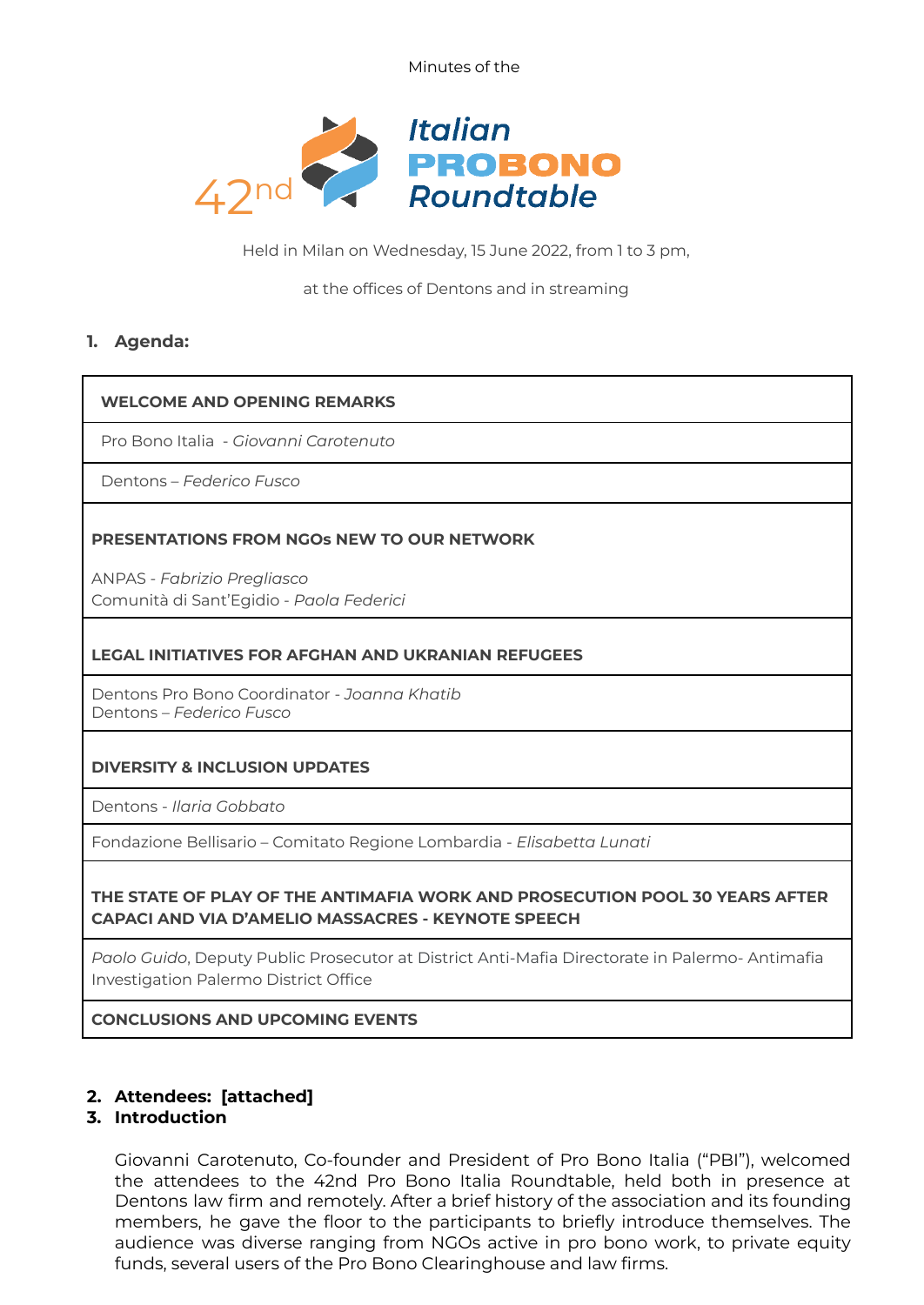Federico Fusco, Partner of law firm Dentons, joined Giovanni in welcoming the participants and briefly described the firm commitment on pro bono activities, in projects both abroad and in Italy. He described PBI as a rare case of a successful lawyers' association, thanks to its mission and the dedicated and sustained work of Giovanni Carotenuto and the Board, and renewed the firm's support to the association.

## **4. Presentations from NGOs new to our network**

ANPAS. Fabrizio Pregliasco, President, presented the association and referred to the national coordinating network and local presence. The focus of ANPAS is on road transportation healthcare assistance, and civil contingencies, such as displacement and receptions centres. He suggested that the Covid-19 emergency brought about new initiatives to answer to different needs. He referred to the association activities as a way to fill the gap in the current welfare. He mentioned ANPAS initiative within the reform of the Third Sector and an agreement with the national Civil Protection.

Comunità di S. Egidio. Paola Federici, Head of Projects, outlined the roots of the organization, which moved its first steps in 1968 thanks to Andrea Riccardi, at that time a high school student in Rome. It started in the suburbs of Rome and then expanded to the African continent in the '80s and from there all over the world. Nowadays, it counts approximately 80,000 people, mostly volunteers, who are engaged in a variety of solidarity activities to fight poverty. The community supports, together with other organizations, the humanitarian corridors project which helped many refugees and asylum seekers to get safely and legally to Italy at no cost for the state. She focused on S. Egidio work in and for Ukraine, where they have been running activities for the last 30 years. The Community, due to the current conflict, provided them with medicines and aid and has ensured shelter and assistance to more than 700 people.

# **5. Legal Initiatives for Afghan and Ukranian Refugees**

Joanna Khatib, Dentons Europe's Junior Pro Bono Coordinator, presented the current projects of the firm's pro bono practice across Europe, including the ongoing projects for refugees from Afghanistan and Ukraine.

Federico Fusco, Dentons' Pro Bono Partner for Italy, showcased the innovative aspects of a collaborative project launched by CILD and supported by Dentons in collaboration with Hogan Lovells, Linklaters, and Orrick who, under the supervision of an expert immigration lawyer, assist Afghan refugees.

# **6. Diversity and Inclusion Updates**

Ilaria Gobbato, Partner Dentons' Public Policy and Regulation practice, mentioned a recent collaboration with UN Women involving research in several countries on gender-responsive legislation and addressed the D&I topic by presenting the latest developments under Italian procurement law, including PNRR.

Elisabetta Lunati, Fondazione Bellisario, spoke about how Lella Golfo, president of the foundation, came across the idea to establish a prize in memory of Maria Bellisario, managing director of Italtel during late '80s and successful businesswoman, and the aims of the prize, which is supported also by Intesa Sanpaolo.

She spoke about regional diversity, maternity and employment, and Golfo-Mosca law.

## **7. The State of Play of the Antimafia work and prosecution pool 30 years after Capaci and Via d'Amelio massacres – Keynote Speech**

Paolo Guido, deputy public prosecutor at District Anti-Mafia Directorate in Palermo, talked about the good news on the fight against mafia throughout the last 30 years. He went through several milestones, such as the role of '*pentito*' and its importance in understanding and fighting the mafia, which was no longer unbreakable. He mentioned the internationally well-known '*maxiprocesso*' and the need to address the matter not only from a judicial angle but also by making society-wide efforts.